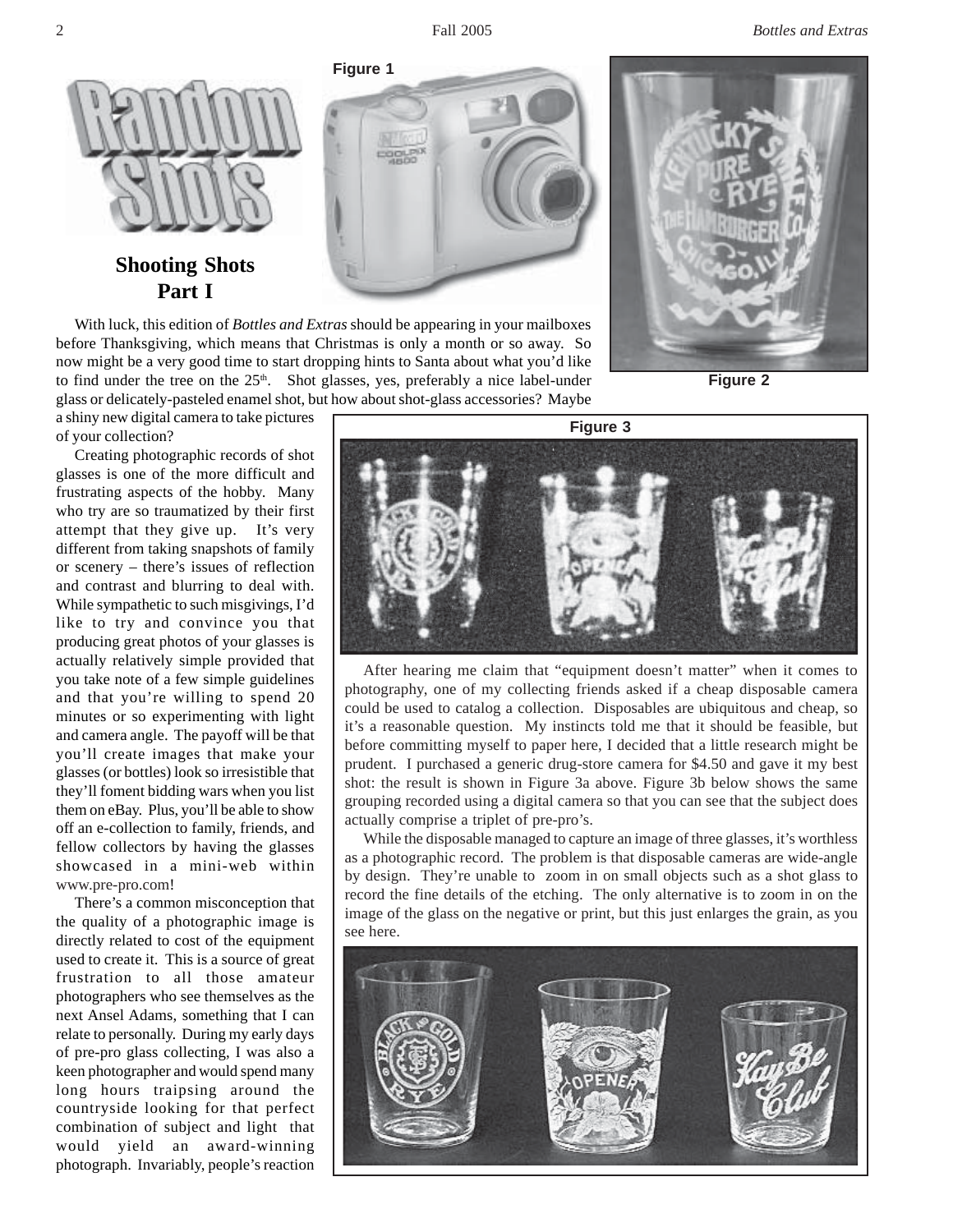## *Bottles and Extras* 3

to seeing the matted and framed result would be "wow, you must own really great equipment", not realizing that while fine optics can give professionals an edge over the point-and-snap-shooters, good photography is 90% technique and only 10% equipment [note the disclaimer in **Figure 3**]. But since Christmas *is* coming and since a small investment in equipment can make the task of photo-documentation so much easier, I'll make some buying recommendations in this first installment of "Shooting Shots" and then come back to techniques in a subsequent issue

I'm going to assume that you already possess a conventional roll-film camera and you're now thinking about making the digital leap. Both types of recording medium are capable of outstanding images, but while a print can be scanned to create a digital image for submission and display online [e.g. **Figure 2**], a digital camera has the supreme advantage of providing immediate feedback. This is particularly important with shot glasses: imagine the frustration of having waited a week and spent \$10 in processing costs only to discover that all of your prints are out of focus or marred by a reflected image of you holding a camera.

Digital is definitely the way to go when photographing shots.

Having decided on digital, then how do you choose what model to buy? If you can't wait until the  $25<sup>th</sup>$  to start digiclicking, you'll discover that your local discount warehouse has a dizzying array of silver shooters. I tend to gravitate to Olympus for small cameras that are sensibly designed, but any of the major brand names (Nikon, Olympus, Pentax, Canon, Minolta) manufacture products with fine optics and there's little to distinguish between them. So which one to choose?

There are three principal considerations.

The first is the ability to attach the camera to a tripod, so turn the camera over and check to make sure that it has a threaded mount. In practice, virtually all of them do (many stores use the tripod mount as a way to lock demo cameras onto a security device) but, as we'll discuss later, it's a vital feature and you should exclude any camera that lacks it.

The second requirement is the ability to produce close-up images. Shot glasses average 2" or so in height and you're going to have to get so close to one that it

fills the height of the frame yet remains in crisp focus. This means selecting a camera with zoom capability, a feature that's usually written on the housing of the camera itself (e.g. "3x Optical Zoom"). It's important to make sure that it indeed says "optical zoom," referring to an ability to adjust the lens. This is very different from the "2x Digital Zoom" seen proudly displayed on some cameras. "Digital zoom" refers to the ability to magnify the image on the camera's view screen, a feature that comes standard on all digital models and does nothing to enhance image quality. The ability to focus on close objects (also referred to by manufacturers as "macro" or "supermacro" capability) is commonly indicated by a small tulip icon that appears adjacent to one of the buttons on the camera back **[Figure 4]**, although some models require that you scroll through an on-screen menu in order to access it. A dedicated button makes life that much easier.



**Figure 4:** The ability to focus on objects close at hand is usually denoted by a small tulip icon, as seen on the back of this Nikon.

The final consideration is price. Basic models possessing the features mentioned above start at around \$150 and these will more than meet your shot photography needs. The more expensive models have added refinements, but the most obvious difference between cheap and expensive is that more money buys you more pixels: from an average of 2-4 Megapixels for the basic units to 8+ Megapixels for top-ofthe line models. While a testosterone surge may tempt the male readers among you to go for the biggest numbers available, it might be helpful to review what these numbers mean in practical terms.

Digital photography was born over two decades ago with the promise that it would eventually replace roll film. If you were to examine an old-fashioned black-andwhite negative under a microscope, you'd

see that the image is composed of millions of tiny black dots. The dots are silver grains, deposited as a result of interaction with light and the chemical changes caused by developer. Color film works essentially the same way, with the image being composed of millions of microscopic colored dots (a million is abbreviated "Mega," as in Megapixel or Megabyte). Because the technology is silver-based, it's also expensive, but replacing it with digital "film" was implausible because the ability to create an array of tiny light detectors to replace the microscopic grains was beyond our technological means. First efforts to create digital cameras were scorned by professional photographers because images were composed of only a few thousand individual squares of color (commonly referred to as pixels) and hence the ability to resolve fine details of a subject was impossible. To get an idea of what the technology was like, turn on your TV and sit about a foot away from the screen. Although you'll be aware of the overall image, you'll be distracted by the fact that it's composed of thousands of small rectangles of red, blue, and green.

Twenty years on and we've now arrived at the point where light-detectors can be crammed into cameras at such high density that the resolution of images captured by the more expensive digital models approximates that seen with filmbased technology. This news is welcomed by the professionals because they're now able to create large display prints from electronic images without a viewer being aware of the individual pixels. But the high resolution afforded by 8 Megapixel cameras turns out to be gross overkill for an average shot-glass photographer.

To understand why, consider what you're going to do with the images you create. Most likely you'll have a set of 4" x 6" prints made, or you'll load them onto the Web to support an auction on eBay. Optimum size of an auction image when displayed on a computer monitor is again around 4" x 6". To create an image of this size that displays without any hint that it's composed of individual color squares requires an array of approximately 300 x 350 pixels [see **Figure 5**], orders of magnitude less than an 8 Megapixel camera is capable of.

But let's imagine that you did photograph your shots using one of these Mega-cameras at their maximum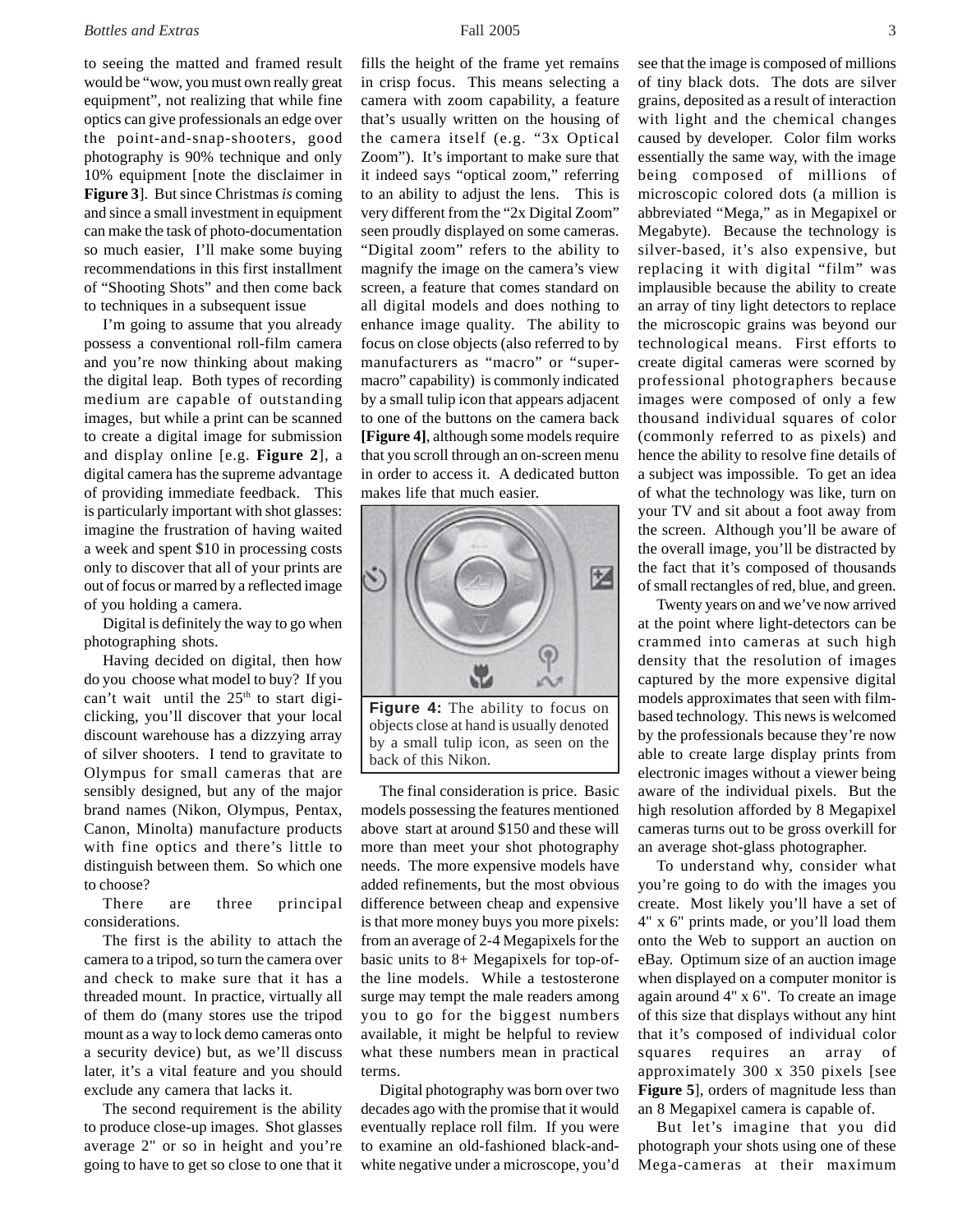Small is beautiful when it comes to digital photography.

These images were created using an Olympus 1.3 Megapixel pointand-shoot camera focused on a "Sunrise Pure Rye" shot glass, from Sonnenschein of Chicago.

The images in the left column were created with the camera set at its lowest resolution, the images on the right at its highest.

The photos in the top row show the entire glass and have been reduced to 50% of actual size for printing. The image on the left is composed of a 306 x 363 pixel array and displays 4-3/4" wide x 5-3/4" high on a 17" computer screen. The jpeg file is 31kb on disk.

The panels printed at actual size (100%) show that this 31 kb image is crisp and clean and perfect for display. The image shown at right was generated from a 95 kb, highresolution jpeg. There is no difference in image quality: all that the extra resolution buys you is increased demands on storage space and upload time.

The differences between the lowand high resolution images only begin to show when they're enlarged. At 200%, the lowresolution image (left) begins to reveal its pixels and at 400% becomes unusable. By contrast, the high-resolution image on the right is still holding together well at 200%. Only at 800% do the individual pixels become obvious in the high-resolution image, corresponding to a print size of approximately 38" x 46".

resolution. The jpeg file required to save such an image is gargantuan and, if you're one of those unfortunates who access the internet using a dial-up connection, would require impossibly long to upload. To add insult to injury, eBay's auction software would then resample the file and discard 90% of it to create an image of 3" x 5" or less. By contrast, an image composed of a 300 x 350 pixel array creates a file that is about 30 kb in size, which is far friendlier in terms of both uploading to

the web and storing on your hard-drive.

In other words, unless you plan on making a 6-foot tall poster of a Hayner to put behind your bar, a 2- to 4-Megapixel model will serve all of your photographic needs. If I were shopping for a camera today, I would take a very close look a Nikon Coolpix **[Figure 1]**, an Olympus Camedia **[Figure 6A]**, or a Canon Powershot **[Figure 6B]**, all in the \$150 - \$200 range.

If budget is more limited, then you

might want to look at used cameras. All of my shot photography is carried out using a three-year old Olympus. Even though it's only rated at 1.3 Megapixels, that's still more power than is necessary **[Figure 5]** and hence I always have it set at its lowest resolution.

One of the secrets to great photography is the religious use of a tripod. In fact, I would argue that tripod use is essential, even though you might feel that owning one labels you a photo-geek. Thus, since